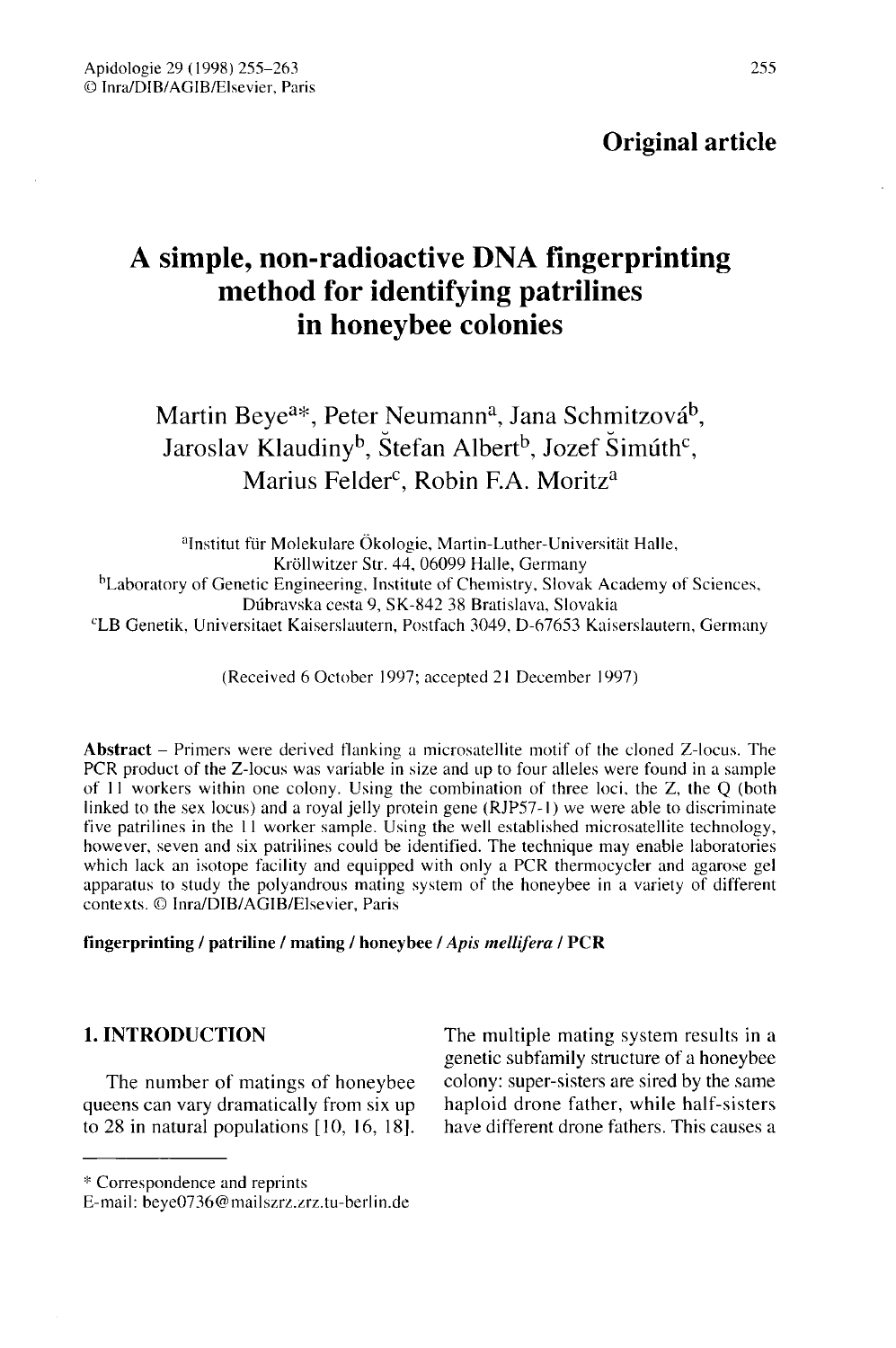large intracolonial genetic variance, which is of substantial interest for both evolutionary and behavioral genetics [6, 17, 20].

In recent years a wide range of different DNA techniques have been established for honeybees to identify the subfamily structure of colonies such as multilocus DNA fingerprinting [5, 15] and RAPD (random amplified polymorphic) marker technology [11, 12]. More recently microsatellite technology has been developed for honeybees and proved to be a powerful tool for exactly determining the number of patrilines and the intracolonial relatedness [10]. However, this technique is time consuming and requires sophisticated equipment such as a radioactive isotope laboratory and large polyacrylamide gels.

Here we present a very simple and fast method for identifying patrilines of the honeybee, which does not require radionucleotide labelling. We used sequence specific primers of the Q-locus [13], the Z- locus [3, 4] and the locus of royal jelly protein RJP57-1 [1, 14], which produce distinct and highly variable DNA products in the PCR reaction. The obtained DNA fragments have sufficient size differences to easily be distinguished in agarose or small polyacrylamide gel electrophoresis.

#### 2. MATERIALS AND METHODS

#### 2.1. Bee samples

Adult honeybee workers were taken from the outer frames of two colonies A and B (11 workers and 7 drones each) at the apiary of the Bayrische L.A. für Bienenzucht (Germany) in June 1995.

#### 2.2. DNA isolation

DNA was phenol extracted from single workers following routine protocols [2] with some minor changes:

1) workers were incubated in insect ringer solution (127 mM NaCl, 1.5 mM CaCl<sub>2</sub>, 5 mM KCl, pH 7.4 with NaOH) for at room tempe rature before extraction;

2) worker thoraces were homogenized in 400 μL of DNA extraction buffer (100 mM NaCl, 100 mM Tris-HCl (pH 8.0), 10 mM NaCl, 0.1% SDS);

3) DNA was resuspended in 30  $\mu$ L ddH<sub>2</sub>O.

#### 2.3. Microsatellite fingerprinting

We used a set of DNA-microsatellites which was developed by Estoup et al. [9]. Multiplex PCR was performed using two pairs of loci (A43-B124, A76-A107) and the standard protocols of Estoup et al. [9, 10].

# 2.4. Non-radioactive fingerprinting: the Z, Q and RJP 57-1 locus

The 1.7 kb cloned Z-locus fragment [3, 4] was sequenced using an automated sequencer following the manufactor's instructions. Primers (figure 1a) were designed which flanked an approximately 130 bp long microsatellite  $(TTTC)$ <sub>n</sub> motif in this fragment. The overall length of the resulting PCR product was about 650 bp, which can be resolved in an agarose gel. The primers for PCR amplification of the RJP 57-1 locus were designed from the cDNA sequence of RJP 57-1 [1]. The primers were derived from region R1 (nucleotides 1261 to 1284) and R2 (nucleotides 1640 to 1666) (figure 1b). The primers (figure  $I_c$ ) and the PCR conditions for the Q-locus have been previously described [13]. PCR amplifications of Z, Q and RJP 57-1 were carried out as described in table I.

#### 2.5. Electrophoresis and determination of genotypes

Non-radioactive amplification products were separated on 3 % agarose gels (Ultra Pure DNA grade, BioRad Laboratories) at 7 V/cm or on small 8 % polyacrylamide gels for 2 h at 200 V with a 100 bp ladder as size standard. Each electrophoresis was performed following the routine protocols of Sambrook et al. [21].

Radioactive amplification products were electrophorized on 6 % polyacrylamide sequen-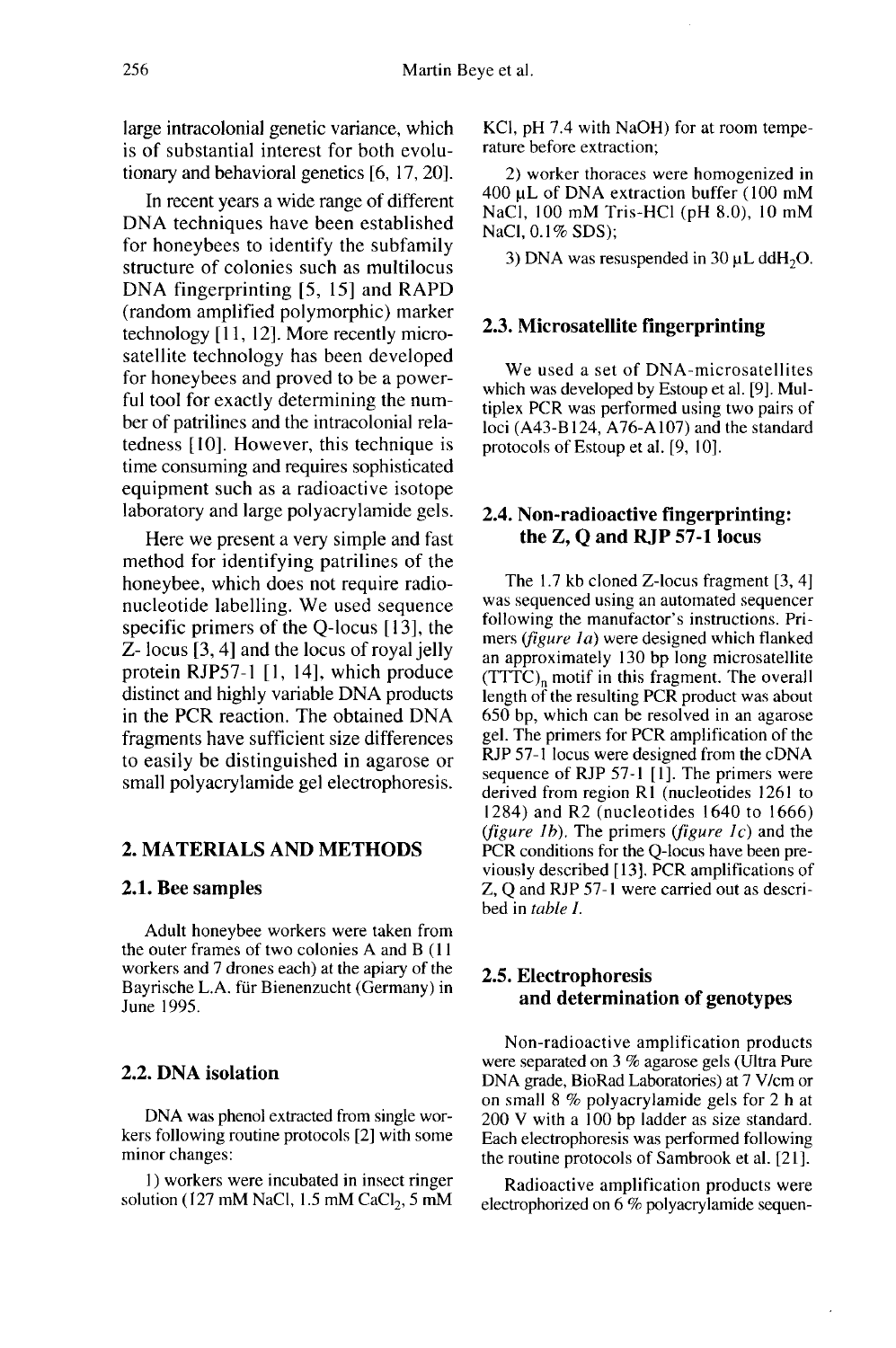| a. Z locus primers                |
|-----------------------------------|
| 5'-AGCCGACTAATATAATTTC-3'         |
| 5'-GGAAAGAGGGTTATTATAC-3'         |
|                                   |
| b. RJP 57-1 locus primers         |
| 5'-TGTAGATGACTTAATGAGAAACAC-3'    |
| 5'-ATGTAATTTTGAAGAATGATGAACTTG-3' |
|                                   |
| c. O- locus primers               |
| 5'-AGTGCAGCCAGCTACTGAGAG-3'       |
| 5'-AGTGCAGCCACGTGCCTGAAT-3'       |
|                                   |

Figure 1. Primers used in the non-radioactive fingerprinting designed from sequences of the Z, RPJ57-1 and Q-locus.

| MgCl <sub>2</sub><br>primer | Z primers<br>$1.5 \text{ }\mathrm{m}$ M<br>$400 \text{ nM}$ | Q primers<br>$1.5 \text{ mM}$<br>$400 \text{ nM}$ | RJP57-1 primers<br>$2.5 \text{ mM}$<br>$500 \text{ nM}$ |
|-----------------------------|-------------------------------------------------------------|---------------------------------------------------|---------------------------------------------------------|
| number of cycles            | 47                                                          | 47                                                | 30                                                      |
| step 1                      | $3 \text{ min } 94 \text{ °C}$                              | $3 \text{ min } 94 \text{ }^{\circ} \text{C}$     | $3 \text{ min } 94 \text{ }^{\circ} \text{C}$           |
| step 2                      | 30 s 94 °C                                                  | 1 min 94 $\degree$ C                              | $30s94$ °C                                              |
| step 3                      | 45 s 49 °C                                                  | 1 min 55 $\degree$ C                              | 30 s 54 °C                                              |
| step 4                      | 1 min $72 °C$                                               | 2 min $72 °C$                                     | 1 min $72 °C$                                           |
| step 5                      | 10 min $72 °C$                                              | 10 min $72 °C$                                    | 10 min 72 $\degree$ C                                   |

Table I. PCR conditions of the Z, Q and RJP57-1 primers.

cing gels for  $5.5$  h  $(A76/A107)$  or  $5$  h (A43/B124) together with M13mp18 control DNA sequencing reactions as size standard on the same gel. Alleles were scored as fragment lengths in base pairs.

## 3. RESULTS AND DISCUSSION

The PCR fragment of the Z-locus [4] proved to be polymorphic even in the progeny of a single queen ( $figure\ 2a$ ). Four alleles were detected in a sample of 11

workers of colony B, three DNA length polymorphism ranging from 610 up to 670 bp and a 'null allele'. These 'null alleles' occur if PCR products are lacking at the tested locus [7, 19].

The protein of the cDNA clone RJP57-1 [1, 14] possesses on its C-terminus, a 100 amino acid residue long repetitive region consisting of a 20-fold repeated sequence motif XQNXX. Amplification of this region revealed length polymorphism (Albert et al., unpublished data). Four and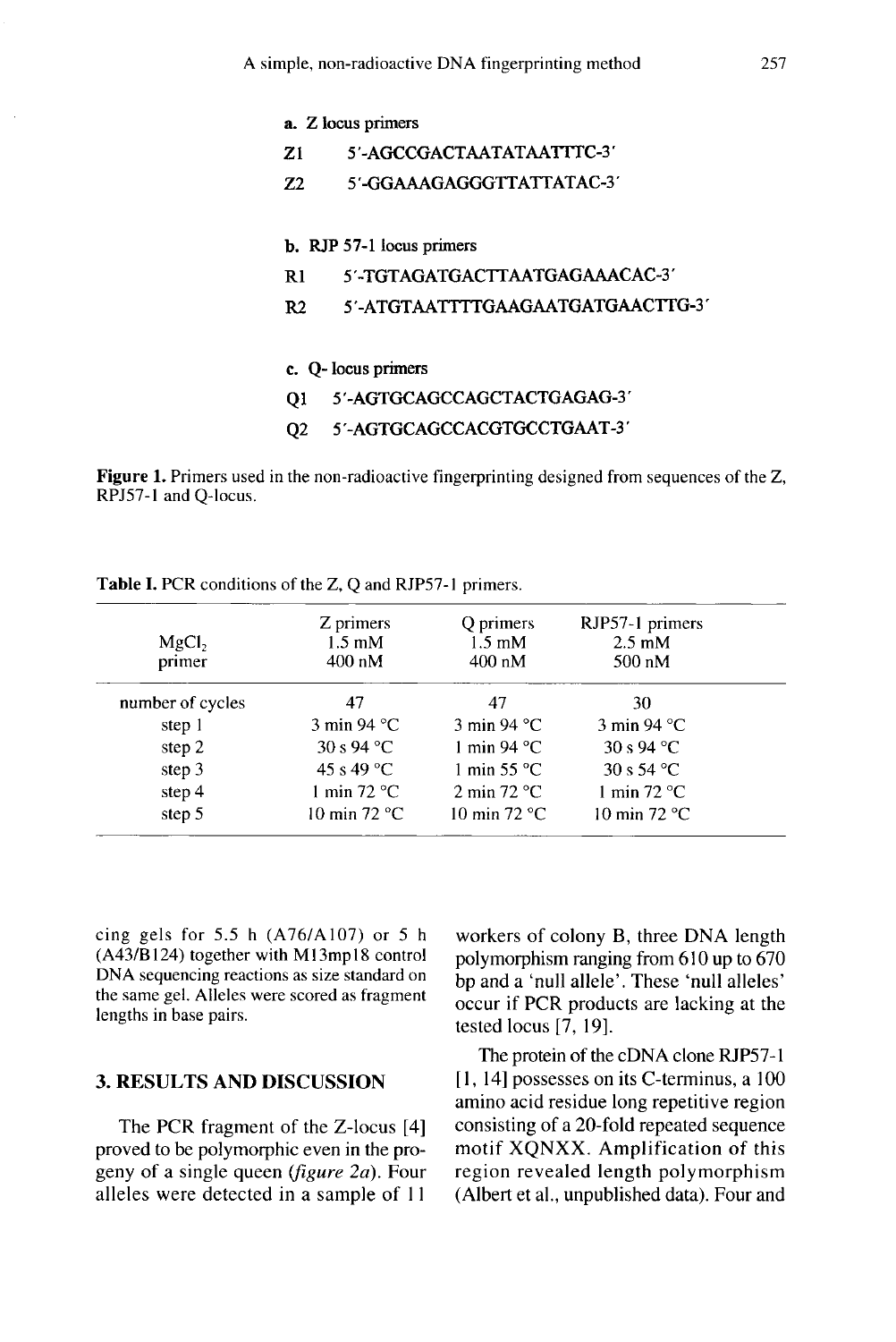

Figure 2.a. Polyacrylamide gel showing the Z-locus PCR product of 11 workers and two drones of colony B. The Z-locus PCR product showed a high variability within one colony: three length polymorphism and one 'null allele' (see text). The fragment size of the alleles were: 670, 640, 610 bp and 'null allele'. The allele length was determined in comparison to a 100 bp DNA ladder M as a size standard (GIBCO BRL, a 650 bp band (above 700 bp band) is indicated by an arrow). **b.** Agarose gel showing the RJP57-1 locus PCR product of 11 workers and four drones of colony A. The RJP57-1 locus PCR product is highly variable within one colony and four different alleles (460, 435, 420, 405 bp) could be identified. The allele length was determined in comparison to a 100 bp DNA ladder M as a size standard (GIBCO BRL, the 600 bp band is indicated by an arrow).

two alleles were found in the 11 worker progenies of colony A (figure 2b) and colony B, respectively, ranging from 405 up to 460 bp in size.

Using the combination of the two variable loci described here and the Q-locus [8, 13] we are able to discriminate several patrilines of the honeybee colony. Although Q and Z are two linked markers (both linked to the sex locus), this does not necessarily influence the detection of patrilines. The characteristic combination of alleles at all three three loci  $(Q, Z, RJP57-1; table II)$ was used to determine the number of patrilines. We compared the power of this tech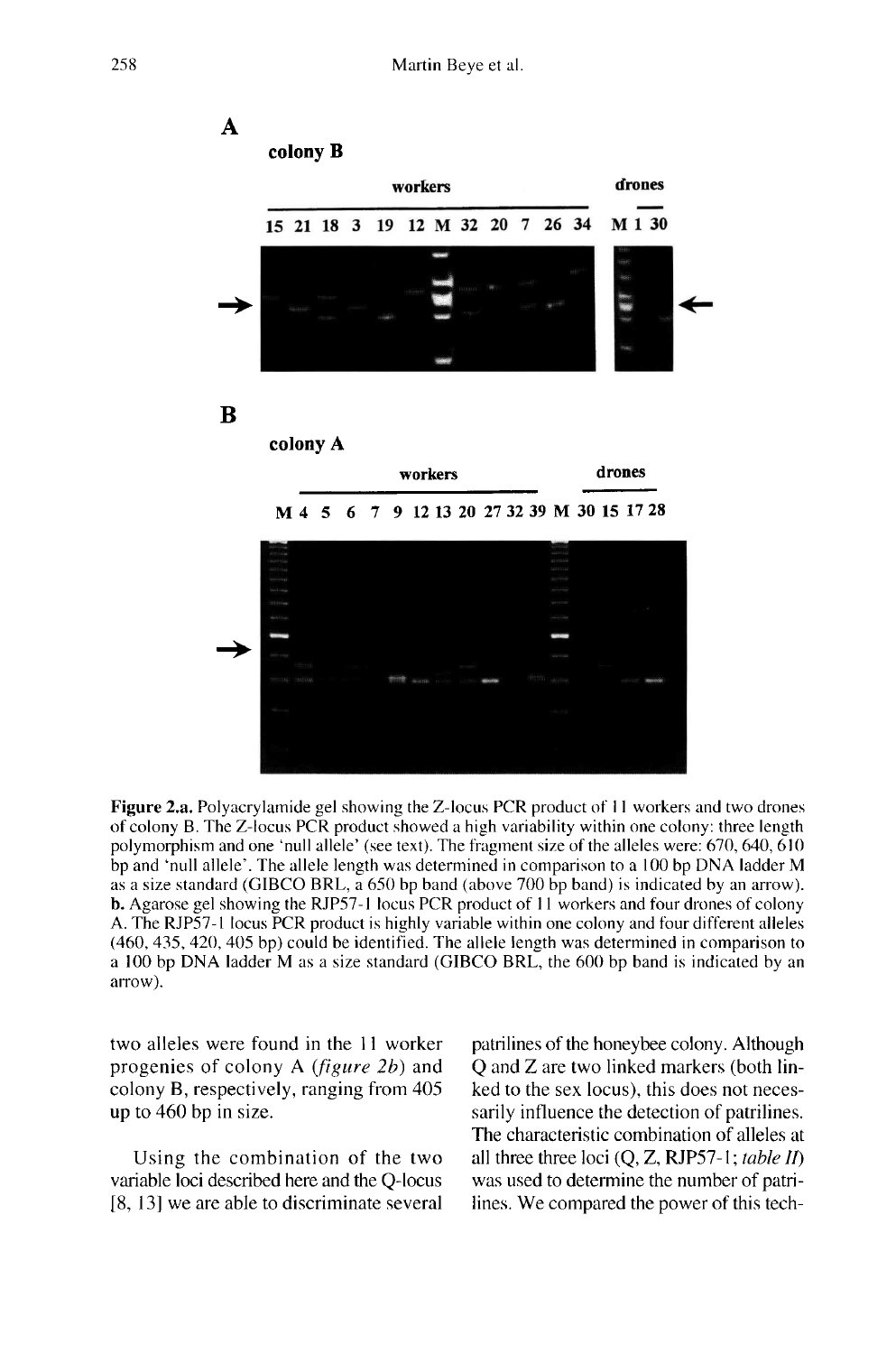nique to the number of patrilines determined by four informative loci microsatellite fingerprinting [10] using four informative loci (A76, A107, B124 and A43; tables II and III).

Five patrilines were detected in colony A using the non-radioactive fingerprint technique, but seven patrilines were identified using the microsatellite technique  $(table \, Ha)$ . Using the information of both

Table II. Informative genotypes of the three loci Z Q RJP57-1 of colony A and B. The genotype of the queen was determined by the haploid drone offspring. Only informative bands ('father alleles') different to those of the queen are listed in the worker progeny. Some 'father alleles' cannot be unambiguously determined as they either be identical to one or two of the queen's alleles or represent a 'null allele'. The resulting patrilines (a-e) were compared to the microsatellite technology (= ms technology)  $(1-7)$ . Combining both data sets an overall number of nine patrilines was identified  $(I-IX)$ .  $(nd = missing value)$ .

| Sample      | RJP57-1 locus          | Q-locus | Z-locus |   | ms technology of patrilines | Genotype (bp) Genotype (bp) Genotype (bp) Patrilines Patrilines by Overall number |
|-------------|------------------------|---------|---------|---|-----------------------------|-----------------------------------------------------------------------------------|
| a. Colony A |                        |         |         |   |                             |                                                                                   |
| Worker      | Queen genotype 405/460 | 700/0   | 560/0   |   |                             |                                                                                   |
| 6           |                        |         | 700     | a |                             |                                                                                   |
| 7           |                        |         | 700     | a |                             |                                                                                   |
| 27          |                        |         | 700     | a |                             | н                                                                                 |
| 12          |                        | nd      | nd      | a | $\overline{c}$              | П                                                                                 |
| 13          | 435                    | 600     |         | b | 3                           | Ш                                                                                 |
| 9           | 420                    | 600     |         | c | 3                           | IV                                                                                |
| 4           |                        |         |         | d |                             | v                                                                                 |
| 5           |                        | 600     |         | e | 4                           | VI                                                                                |
| 20          |                        |         | 700     | a | 5                           | VII                                                                               |
| 32          | 435                    | 600     |         | b | 6                           | VIII                                                                              |
| 39          | 420                    | 600     |         | c | 7                           | IX                                                                                |
|             |                        |         |         |   | 5 patrilines 7 patrilines   | 9 patrilines                                                                      |
| b. Colony B |                        |         |         |   |                             |                                                                                   |
|             | Queen genotype 405/460 | 700/700 | 610/0   |   |                             |                                                                                   |

| Queen genotype 405/460 | 700/700 | 610/0 |   |                           |              |
|------------------------|---------|-------|---|---------------------------|--------------|
| Worker                 |         |       |   |                           |              |
|                        | 680     | 640   | a |                           |              |
| 21                     | 680     | 640   | a |                           |              |
| 15                     | nd      | 670   | h |                           | H            |
| 18                     |         | 670   | b |                           | Н            |
| 26                     |         |       | c |                           | Ш            |
| 32                     |         | 670   | h |                           | IV           |
| 12                     | 600     | 670   | d | 4                         |              |
| 19                     | 600     |       | e | 4                         | VI           |
| 34                     |         | 670   | b |                           | VII          |
|                        |         | 670   |   |                           | VII          |
| 20                     |         | 670   |   | 6                         | VIII         |
|                        |         |       |   | 5 patrilines 6 patrilines | 8 patrilines |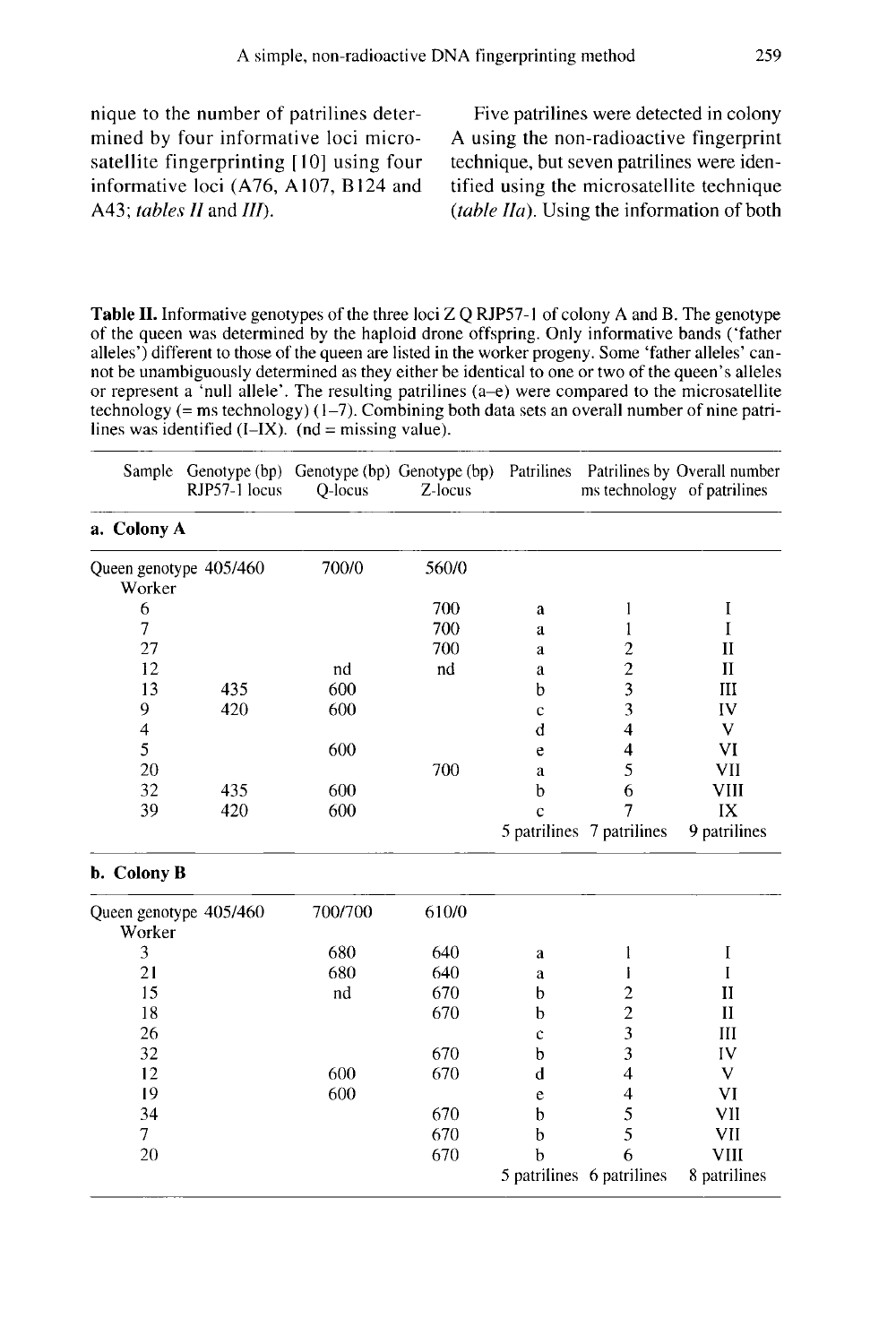|                |                |         |                              |                  | Table III. Microsatellite data of colony A and B using the loci A76, A 107, B124 and A43 [10]. The genotype of the queen was determined by the haploid<br>drone offspring. Only informative alleles (paternal alleles) of the worker progeny are presented. |         |                     |                              |                  |
|----------------|----------------|---------|------------------------------|------------------|-------------------------------------------------------------------------------------------------------------------------------------------------------------------------------------------------------------------------------------------------------------|---------|---------------------|------------------------------|------------------|
| Sample         |                |         | Microsatellite alleles in bp |                  | Sample                                                                                                                                                                                                                                                      |         |                     | Microsatellite alleles in bp |                  |
| Colony A       | A76            | A107    | <b>B124</b>                  | A43              | Colony B                                                                                                                                                                                                                                                    | A76     | A107                | <b>B124</b>                  | A43              |
| Queen genotype | 209/279        | 172/174 | 214/216                      | 128/140          | queen genotype                                                                                                                                                                                                                                              | 299/307 | 167/171             | 218/222                      | 128/140          |
| worker         |                |         |                              |                  | worker                                                                                                                                                                                                                                                      |         |                     |                              |                  |
|                |                |         |                              |                  |                                                                                                                                                                                                                                                             |         |                     |                              |                  |
| ৩              | 267            | 163     | 218                          | $\overline{140}$ | 3                                                                                                                                                                                                                                                           | 245     | 167                 | 218                          | 140              |
|                | 267            | 163     | 218                          | 140              | $\bar{\mathcal{C}}$                                                                                                                                                                                                                                         | 245     | 167                 | 218                          | 140              |
| 27             | $\overline{5}$ | 177     | 216                          | 140              | n                                                                                                                                                                                                                                                           | 267     | $\overline{161}$    | 214                          | 128              |
| 12             | $\Xi$          | 177     | 216                          | 140              | $\frac{8}{2}$                                                                                                                                                                                                                                               | 267     | $\overline{161}$    | 214                          | 128              |
| $^{13}$        | 353            | 170     | 214                          | 128              | 26                                                                                                                                                                                                                                                          | 269     | $\overline{\Xi}$    | 214                          | 140              |
| ٥              | 353            | 170     | 214                          | 128              | 32                                                                                                                                                                                                                                                          | 269     | $\overline{\Gamma}$ | 214                          | $\overline{140}$ |
| 4              | 343            | 163     | 218                          | $\frac{40}{5}$   | $\overline{12}$                                                                                                                                                                                                                                             | 263     | $\overline{1}$      | 214                          | $\frac{140}{5}$  |
| 5              | 343            | 163     | 218                          | $\overline{140}$ | $\overline{a}$                                                                                                                                                                                                                                              | 263     | $\overline{\Xi}$    | 214                          | 140              |
| $\infty$       | 241            | 170     | 218                          | $\frac{140}{5}$  | 24                                                                                                                                                                                                                                                          | 267     | $\overline{171}$    | 214                          | 140              |
| $\mathfrak{L}$ | 257            | 170     | 216                          | $\overline{140}$ | h                                                                                                                                                                                                                                                           | 267     | $\overline{171}$    | 214                          | 140              |
| 39             | 323            | 170     | 214                          | $\frac{140}{2}$  | $\Omega$                                                                                                                                                                                                                                                    | 269     | 171                 | 216                          | 140              |

260

# Martin Beye et al.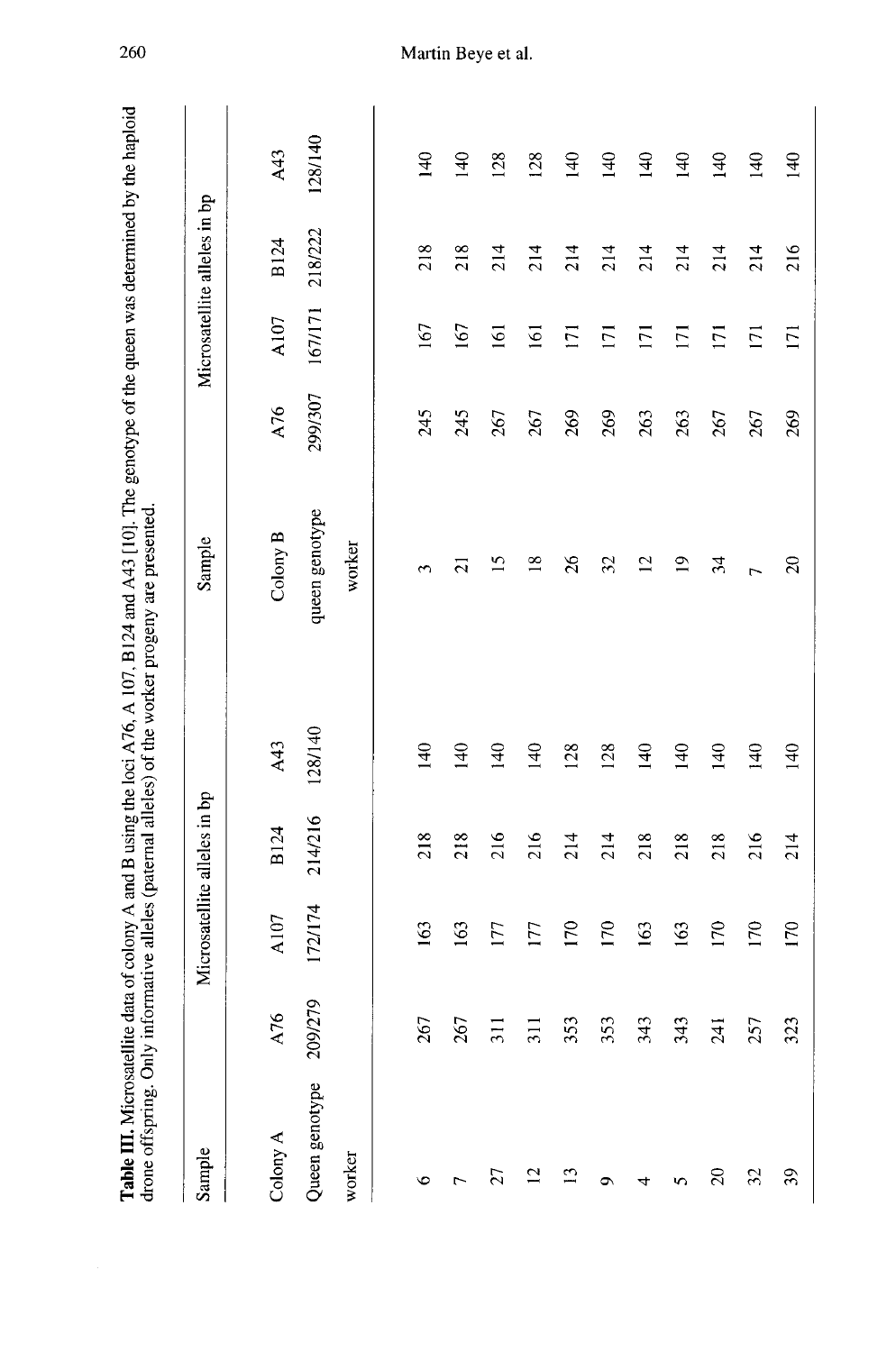techniques, nine patrilines were identified. In colony B the resolution was similar: five patrilines were detected using the single locus data of Q, Z and RJP57-1, whereas six patrilines were found in the microsatellite fingerprinting (table IIb). The resulting overall number of patrilines using the information of all loci was eight.

The number of patrilines determined by the non-radioactive fingerprinting was less than the number of patrilines found in microsatellite fingerprinting. The average number of alleles per locus was 3.3 (colony A) and 3 (colony B) in the nonradioactive fingerprinting while the average allele number in the microsatellite fingerprinting was slightly higher: 4.7 alleles per locus in colony A and 3.7 in colony B. The higher number of patrilines found in the microsatellite fingerprinting could be explained by the higher number of alleles detected per locus and by using a 4th locus in the microsatellite fingerprinting approach. A higher resolution of patrilines was obtained using the combined data of both techniques.

In many cases, the resolution of the non-radioactive technique might be sufficient to resolve questions related to the mating frequency. The procedure for determining patrilines is a relatively simple, fast and cheap method compared to the more labour-intensive and complex technique of microsatellite technology using radioactive or fluorescent labelled DNA fragments and large sequencing gels. In our laboratory we found that the analysis of the PCR fragments with just agarose gels was about twice as fast as large PAGEs (which did not include the exposure time of films) and reduces the costs to two thirds. This technique may also enable laboratories with just an agarose gel apparatus and a PCR thermocycler to study the polyandrous mating system of the honeybee in a variety of different contexts. This non-radioactive technique may become even more powerful, if primers of additional highly variable loci (e.g. STS pri mers (sequence-tagged site) derived from RAPD markers) become available.

### ACKNOWLEDGMENT

This study was financially supported by the DFG and the Scientific Grant Agency of Ministry of Education of Slovak Republic and the Slovak Academy of Sciences  $(2/1098/95)$  and the BMWB. We thank Rosemarie Hoffmann for technical assistance and Dieter Mautz for providing bee samples.

Résumé - Une méthode d'analyse simple et non radioactive d'empreinte génétique pour identifier les lignées paternelles des colonies d'abeilles. La technique des microsatellites a été développée chez l'abeille (Apis mellifera L.) pour déterminer le nombre exact de<br>lignées paternelles et le degré de parenté entre membres de la même colonie. Nous avons mis au point une technique qui, contrairement à celle des microsatellites, ne nécessite pas l'utilisation de radioisotopes et avons comparé les deux méthodes quant à leur précision. Des amorces (figure 1a) ont été développées à partir de régions situées de part et d'autre d'un motif microsatellite du locus Z et on a trouvé par PCR jusqu'à quatre allèles différents dans un échantillon de 11 ouvrières provenant de la colonie B (figure 2a). À l'aide d'un fragment RJP57-1, qui renferme un motif codant pour une protéine de gelée royale, la PCR a permis de mettre en évidence jusqu'à quatre allèles différents dans un échantillon de 11 ouvrières de la colonie A (figure 2b). En combinant les trois locus Z, Q et RJP57-1 (tableau I), cinq lignées paternelles ont été mises en évidence dans la colonie A et cinq dans la colonie B (tableau II, échantillons de 11 individus par colonie). Par la technique des microsatellites (tableau III), on a trouvé un nombre de pères légèrement plus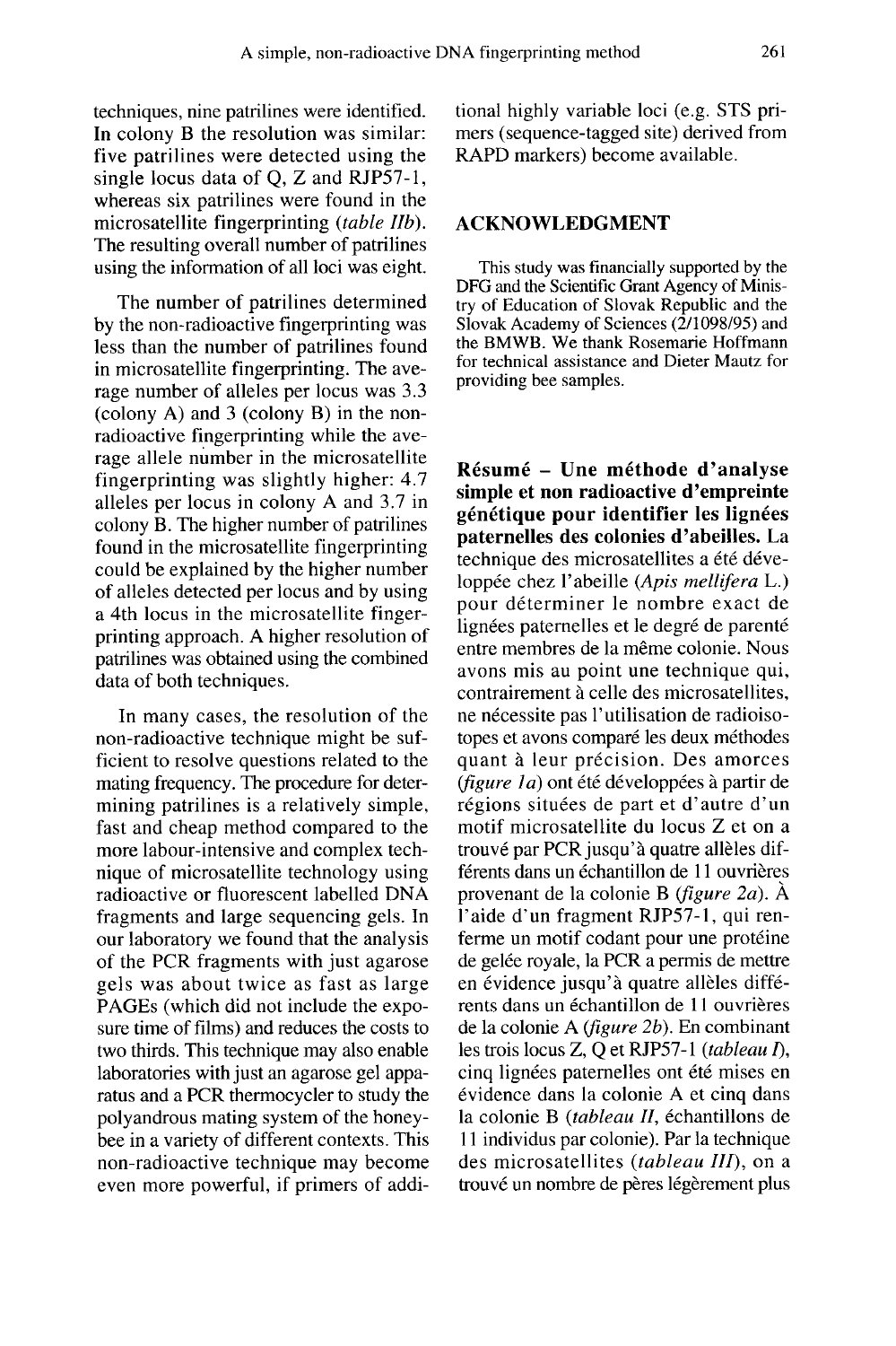élevé: 7 et 6 respectivement (tableau II). Cette technique pourrait permettre aux laboratoires de petite taille, équipés seulement d'un thermocycleur PCR et d'une cuve d'électrophorèse pour gel d'agarose, d'étudier le système de reproduction polyandre de l'abeille. © Inra/DIB/AGIB/Elsevier, Paris

# Apis mellifera / empreinte génétique / lignée paternelle / PCR / accouplement

Zusammenfassung - Eine einfache, nicht-radioaktive DNA Fingerprintmethode zur Bestimmung der Patrilinienanzahl in Bienenvölkern. Es wurden Primer (Abb. 1a) aus flankierenden Bereichen eines Microsatellitenmotivs des Z-Locus entwickelt und etabliert. Bis zu 4 Allele des Z-Fragments wurden in einer Stichprobe von 11 Arbeiterinnen einer Kolonie in der PCR (Polymerasen-Ketten-Reaktion) gefunden (Abb. 2a). Mit Hilfe des RJP57-1 Fragments, das ein Motiv eines Gelée-Royal Proteins enthält, konnten bis zu 4 Allele in der Stichprobe nachgewiesen werden (Abb. 2b). Durch die Kombination der 3 Loci, Z, Q und RJP57-1) (Tabelle I) konnten 5 Patrilinien in einer Stichprobe von 11 Individuen nachgewiesen werden (Tabelle II). Die Anzahl, der durch die Mikrosatelliten-Technologie (Tabelle III) nachgewiese nen Väter, war mit 6 und 7 (Tabelle II) in der gewählten Stichprobe nur unwesentlich höher. Diese Technik könnte selbst kleineren Laboratorien ermöglichen, die nur mit einem PCR-Thermocycler und einer Agarose-Gel-Kammer ausgestattet sind, das polyandrische Paarungssystem der Honigbiene zu studieren. © Inra/DIB/- AGIB/Elsevier, Paris

# Honigbiene / Begattung / Patrilinie / Fingerprint / PCR

## REFERENCES

- [1] Albert Š., Klaudiny L., Šimúth J., Newly discovered features of the updated sequence of royal jelly protein RJP57-1, longer repetitive region on  $\hat{C}$ -terminus and homolgy to  $Droso$ phila melanogaster yellow protein, J. Apic. Res. 35 (1996) 63-68.
- [2] Beye M., Raeder U., Rapid DNA preparation from bees and % GC fractionation, Bio. Techniques 14 (1993) 372-374.
- [3] Beye M., Epplen C., Moritz R.F.A., Sex linkage in the honey bee Apis mellifera L. detected by multilocus DNA fingerprinting, Naturwissenschaften 81 (1994) 460-462.
- [4] Beye M., Crozier R.H., Crozier Y.C., Moritz R.F.A., Mapping the sex locus of the honey bee (Apis mellifera), Naturwissenschaften 83 (1996) 424-426.
- [5] Blanchetot A., Genetic relatedness in honey- bees as established by DNA fingerprinting, J. Hered. 82 (1991) 391-396.
- [6] Breed M.D., Bennet B., Kin recognition in highly eusocial insects, in: Fletcher D.J.C., Michener C.D. (Eds.), Kin Recognition in Animals, Wiley, Chichester, 1987, pp. 243-285.
- [7] Callen D.E., Thampson A.D., Shen Y., Philips H.A., Richards R.I., Mulley J.C., Sutherland G.R., Incidence and origin of 'null' alleles in the (AC)n microsatellite markers, Am. J. Hum. Genet. 52 (1993) 922-927.
- [8] Dreller C., Fondrk M.K., Page R.E., Genetic variability affects the behavior in a feral honey bee colony, Naturwissenschaften 82 (1995) 243-245.
- [9] Estoup A., Solignac M., Harry M., Cornuet J.M., Characterisation of (GT)n and (CT)n microsatellites in two insect species: Apis mellifera and Bombus terrestris, Nucleic Acids Res. 21 (1993) 1427-1431.
- [10] Estoup A., Solignac M., Cornuet J.-M., Precise assessment of the number of partilines and genetic relatedness in honeybee colonies, Proc. R. Soc. Lond. B 258 (1994) 1-7.
- [11] Fondrk M.K., Page R.E., Hunt G.J., Paternity analysis of worker honeybees using random amplified polymorphic DNA, Naturwissenschaften 80 (1993) 226-231.
- [12] Hunt G.J., Page R.E., Patterns of inheritance with RAPD molecular markers reveal novel types of polymorphism in the honey bee, Theor. Appl. Genet. 85 (1993) 15-20.
- [13] Hunt G.J., Page R.E., Linkage analysis of sex determination in the honey bee (Apis mellifera L.), Mol. Gen. Genet. 244 (1994) 512-518.